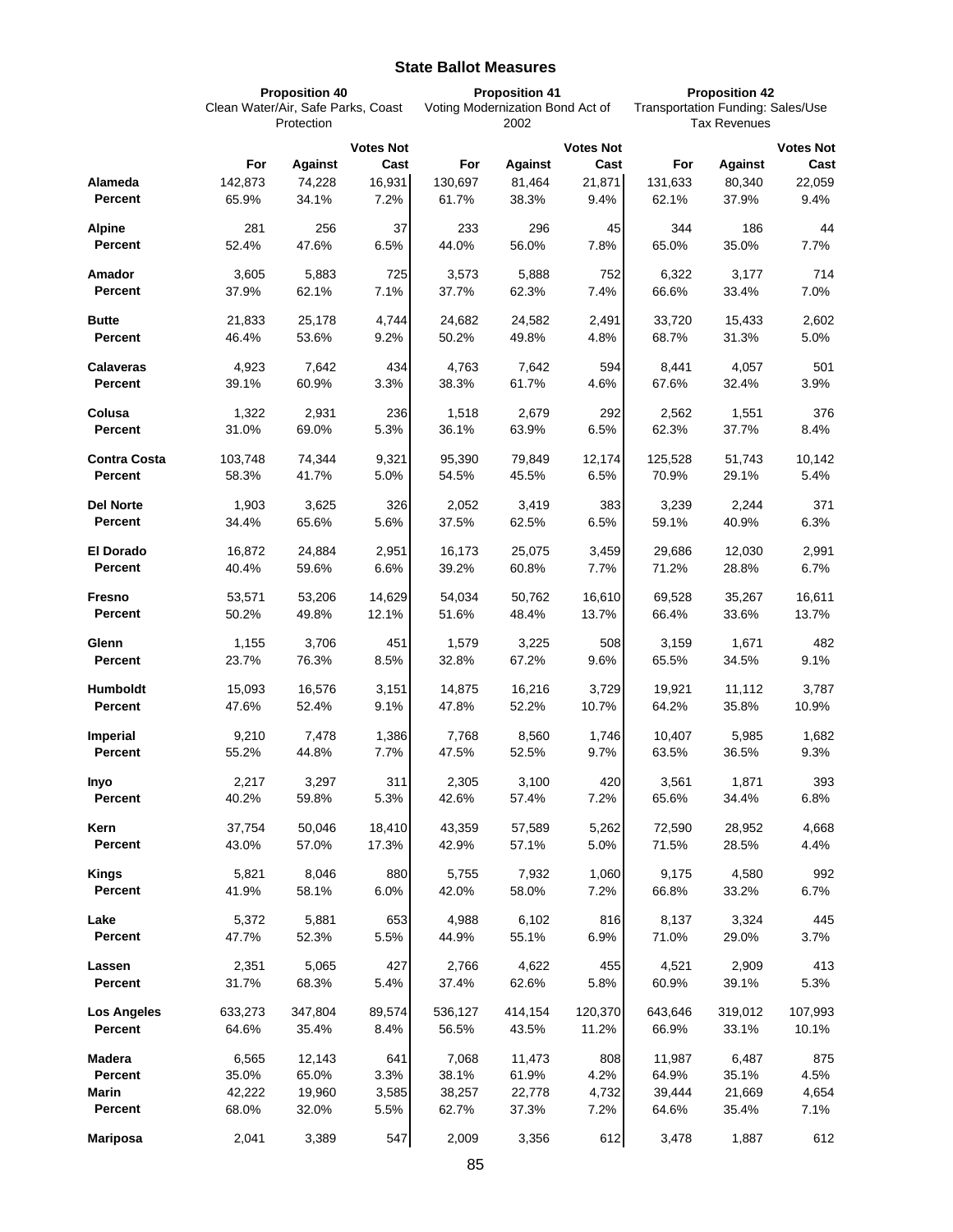## **State Ballot Measures**

|                                   | <b>Proposition 40</b><br>Clean Water/Air, Safe Parks, Coast<br>Protection |                 |                  | <b>Proposition 41</b><br>Voting Modernization Bond Act of<br>2002 |                 |                  | <b>Proposition 42</b><br>Transportation Funding: Sales/Use<br><b>Tax Revenues</b> |                 |                  |
|-----------------------------------|---------------------------------------------------------------------------|-----------------|------------------|-------------------------------------------------------------------|-----------------|------------------|-----------------------------------------------------------------------------------|-----------------|------------------|
|                                   |                                                                           |                 |                  |                                                                   |                 |                  |                                                                                   |                 |                  |
|                                   |                                                                           |                 | <b>Votes Not</b> |                                                                   |                 | <b>Votes Not</b> |                                                                                   |                 | <b>Votes Not</b> |
|                                   | For                                                                       | <b>Against</b>  | Cast             | For                                                               | <b>Against</b>  | Cast             | For                                                                               | <b>Against</b>  | Cast             |
| <b>Percent</b>                    | 37.5%                                                                     | 62.5%           | 9.2%             | 37.4%                                                             | 62.6%           | 10.2%            | 64.9%                                                                             | 35.1%           | 10.2%            |
| Mendocino                         | 8,709                                                                     | 7,298           | 6,021            | 9,232                                                             | 9,841           | 2,894            | 11,699                                                                            | 7,371           | 2,958            |
| <b>Percent</b>                    | 54.5%                                                                     | 45.5%           | 27.3%            | 48.5%                                                             | 51.5%           | 13.1%            | 61.4%                                                                             | 38.6%           | 13.4%            |
| <b>Merced</b>                     | 12,509                                                                    | 14,019          | 7,516            | 12,094                                                            | 14,501          | 7,449            | 17,280                                                                            | 9,342           | 7,422            |
| <b>Percent</b>                    | 47.1%                                                                     | 52.9%           | 22.1%            | 45.4%                                                             | 54.6%           | 21.9%            | 65.0%                                                                             | 35.0%           | 21.8%            |
| <b>Modoc</b>                      | 735                                                                       | 2,416           | 222              | 1,028                                                             | 2,085           | 260              | 1,838                                                                             | 1,280           | 255              |
| <b>Percent</b>                    | 23.3%                                                                     | 76.7%           | 6.6%             | 33.0%                                                             | 67.0%           | 7.7%             | 59.0%                                                                             | 41.0%           | 7.6%             |
| Mono                              | 1,048                                                                     | 1,336           | 207              | 1,034                                                             | 1,330           | 227              | 1,515                                                                             | 831             | 245              |
| <b>Percent</b>                    | 43.9%                                                                     | 56.1%           | 8.0%             | 43.7%                                                             | 56.3%           | 8.8%             | 64.6%                                                                             | 35.4%           | 9.5%             |
|                                   | 34,555                                                                    | 24,857          | 2,501            |                                                                   |                 | 3,875            |                                                                                   | 20,406          |                  |
| <b>Monterey</b><br><b>Percent</b> | 58.2%                                                                     | 41.8%           | 4.0%             | 28,865<br>49.7%                                                   | 29,173<br>50.3% | 6.3%             | 37,964<br>65.1%                                                                   | 34.9%           | 3,543<br>5.7%    |
|                                   |                                                                           |                 |                  |                                                                   |                 |                  |                                                                                   |                 |                  |
| Napa<br><b>Percent</b>            | 15,315<br>57.9%                                                           | 11,144<br>42.1% | 1,179<br>4.3%    | 14,062<br>54.2%                                                   | 11,884<br>45.8% | 1,692<br>6.1%    | 18,540<br>70.7%                                                                   | 7,705<br>29.3%  | 1,393<br>5.0%    |
|                                   |                                                                           |                 |                  |                                                                   |                 |                  |                                                                                   |                 |                  |
| Nevada                            | 12,884                                                                    | 17,307          | 1,039            | 12,199                                                            | 17,329          | 1,702            | 20,877                                                                            | 8,783           | 1,570            |
| <b>Percent</b>                    | 42.6%                                                                     | 57.4%           | 3.3%             | 41.3%                                                             | 58.7%           | 5.5%             | 70.4%                                                                             | 29.6%           | 5.0%             |
| Orange                            | 270,153                                                                   | 216,770         | 46,216           | 208,619                                                           | 264,208         | 60,312           | 346,658                                                                           | 134,801         | 51,680           |
| Percent                           | 55.5%                                                                     | 44.5%           | 8.7%             | 44.1%                                                             | 55.9%           | 11.3%            | 72.1%                                                                             | 27.9%           | 9.7%             |
| Placer                            | 28,446                                                                    | 39,972          | 2,579            | 26,942                                                            | 40,883          | 3,172            | 48,915                                                                            | 19,401          | 2,681            |
| Percent                           | 41.5%                                                                     | 58.5%           | 3.6%             | 39.7%                                                             | 60.3%           | 4.5%             | 71.7%                                                                             | 28.3%           | 3.8%             |
| <b>Plumas</b>                     | 2,375                                                                     | 4,592           | 273              | 2,855                                                             | 4,050           | 335              | 4,474                                                                             | 2,450           | 316              |
| Percent                           | 34.0%                                                                     | 66.0%           | 3.8%             | 41.3%                                                             | 58.7%           | 4.6%             | 64.7%                                                                             | 35.3%           | 4.4%             |
| <b>Riverside</b>                  | 96,961                                                                    | 79,428          | 14,139           | 94,644                                                            | 85,048          | 10,836           | 136,645                                                                           | 42,982          | 10,901           |
| <b>Percent</b>                    | 55.0%                                                                     | 45.0%           | 7.4%             | 52.7%                                                             | 47.3%           | 5.7%             | 76.1%                                                                             | 23.9%           | 5.7%             |
| <b>Sacramento</b>                 | 111,800                                                                   | 99,742          | 19,752           | 99,983                                                            | 110,100         | 21,211           | 146,506                                                                           | 65,521          | 19,267           |
| Percent                           | 52.9%                                                                     | 47.1%           | 8.5%             | 47.5%                                                             | 52.5%           | 9.2%             | 69.1%                                                                             | 30.9%           | 8.3%             |
|                                   |                                                                           |                 |                  |                                                                   |                 |                  |                                                                                   |                 |                  |
| <b>San Benito</b><br>Percent      | 4,767<br>52.6%                                                            | 4,304<br>47.4%  | 440<br>4.6%      | 4,277<br>48.1%                                                    | 4,601<br>51.9%  | 633<br>6.7%      | 6,200<br>69.0%                                                                    | 2,787<br>31.0%  | 524<br>5.5%      |
|                                   |                                                                           |                 |                  |                                                                   |                 |                  |                                                                                   |                 |                  |
| San Bernardino<br><b>Percent</b>  | 84,686<br>51.7%                                                           | 79,307<br>48.3% | 14,403<br>8.1%   | 77,362<br>48.0%                                                   | 83,797<br>52.0% | 17,237<br>9.7%   | 118,946<br>72.8%                                                                  | 44,645<br>27.2% | 14,805<br>8.3%   |
|                                   |                                                                           |                 |                  |                                                                   |                 |                  |                                                                                   |                 |                  |
| San Diego                         | 233,412                                                                   | 191,832         | 27,496           | 207,088                                                           | 209,148         | 36,504           | 315,290                                                                           | 105,596         | 31,854           |
| Percent                           | 54.9%                                                                     | 45.1%           | 6.1%             | 49.7%                                                             | 50.3%           | 8.1%             | 75.0%                                                                             | 25.0%           | 7.0%             |
| San Francisco                     | 111,530                                                                   | 31,184          | 7,535            | 101,611                                                           | 37,935          | 10,703           | 82.780                                                                            | 55,390          | 12,079           |
| Percent                           | 78.2%                                                                     | 21.8%           | 5.0%             | 72.9%                                                             | 27.1%           | 7.1%             | 60.0%                                                                             | 40.0%           | 8.0%             |
| San Joaquin                       | 43,405                                                                    | 43,571          | 3,933            | 40,223                                                            | 45,385          | 5,301            | 62,255                                                                            | 24,303          | 4,351            |
| Percent                           | 49.9%                                                                     | 50.1%           | 4.3%             | 46.9%                                                             | 53.1%           | 5.8%             | 72.0%                                                                             | 28.0%           | 4.8%             |
| San Luis Obispo                   | 26,212                                                                    | 29,788          | 2,590            | 24,732                                                            | 30,345          | 3,513            | 39,648                                                                            | 15,570          | 3,372            |
| Percent                           | 46.8%                                                                     | 53.2%           | 4.4%             | 44.9%                                                             | 55.1%           | 6.0%             | 71.9%                                                                             | 28.1%           | 5.8%             |
| San Mateo                         | 73,921                                                                    | 40,094          | 7,645            | 67,588                                                            | 43,941          | 10,131           | 74,471                                                                            | 37,291          | 9,898            |
| Percent                           | 64.9%                                                                     | 35.1%           | 6.3%             | 60.7%                                                             | 39.3%           | 8.3%             | 66.7%                                                                             | 33.3%           | 8.1%             |
| Santa Barbara                     | 35,126                                                                    | 35,037          | 4,002            | 33,007                                                            | 35,937          | 5,221            | 47,527                                                                            | 21,671          | 4,967            |
| Percent                           | 50.1%                                                                     | 49.9%           | 5.4%             | 47.8%                                                             | 52.2%           | 7.0%             | 68.7%                                                                             | 31.3%           | $6.7\%$          |
|                                   |                                                                           |                 |                  |                                                                   |                 |                  |                                                                                   |                 |                  |
| Santa Clara                       | 141,914                                                                   | 90,006          | 18,383           | 126,060                                                           | 101,621         | 22,622           | 161,109                                                                           | 68,946          | 20,248           |